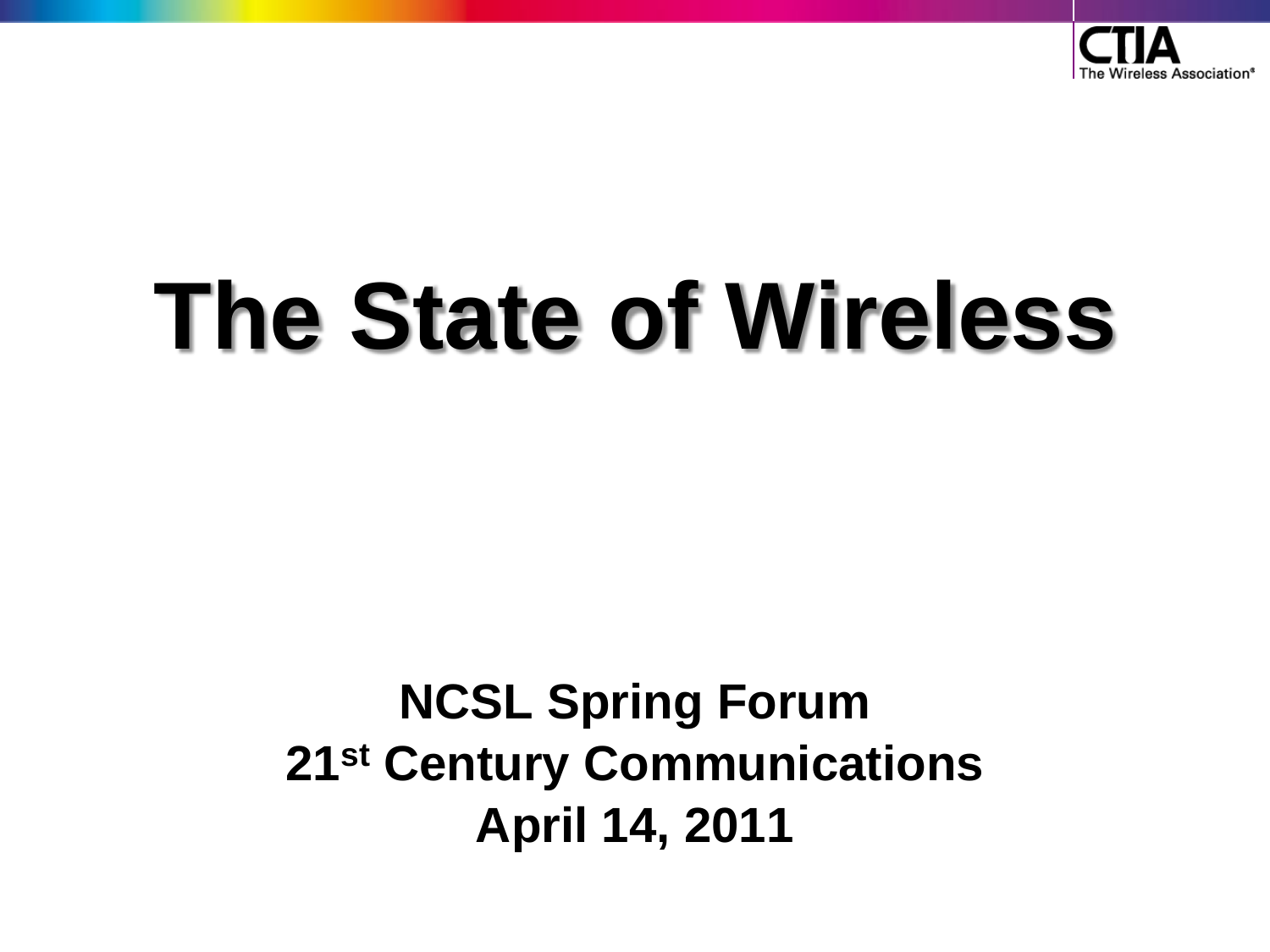

#### **Estimated Wireless Subscriber Connections Up More than**

#### **17 Million Year-Over-Year**

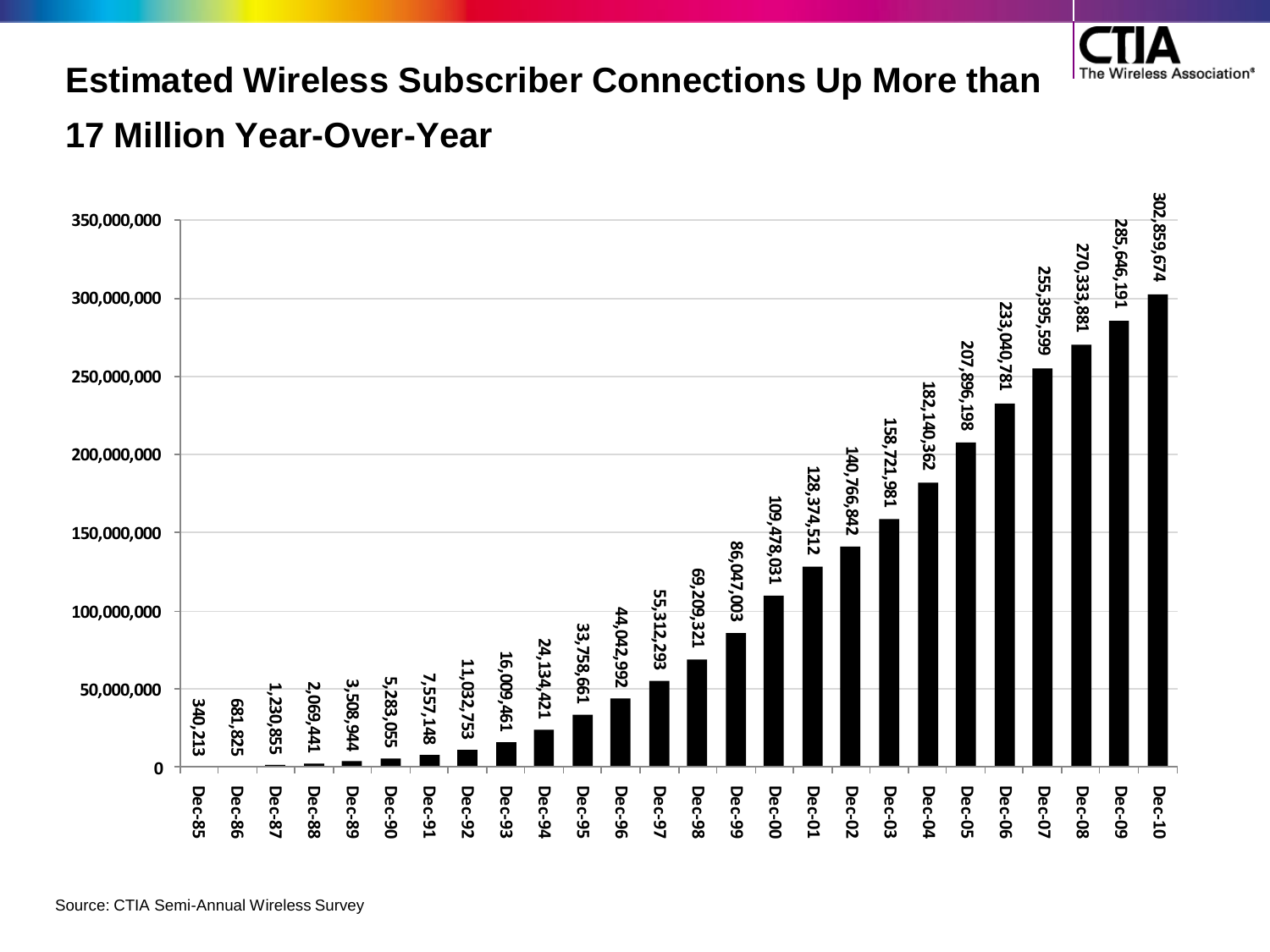

#### **Wireless Has Delivered More Choices for More People**

**Nearly** threequarters of consumers have a choice of five or more wireless service providers.

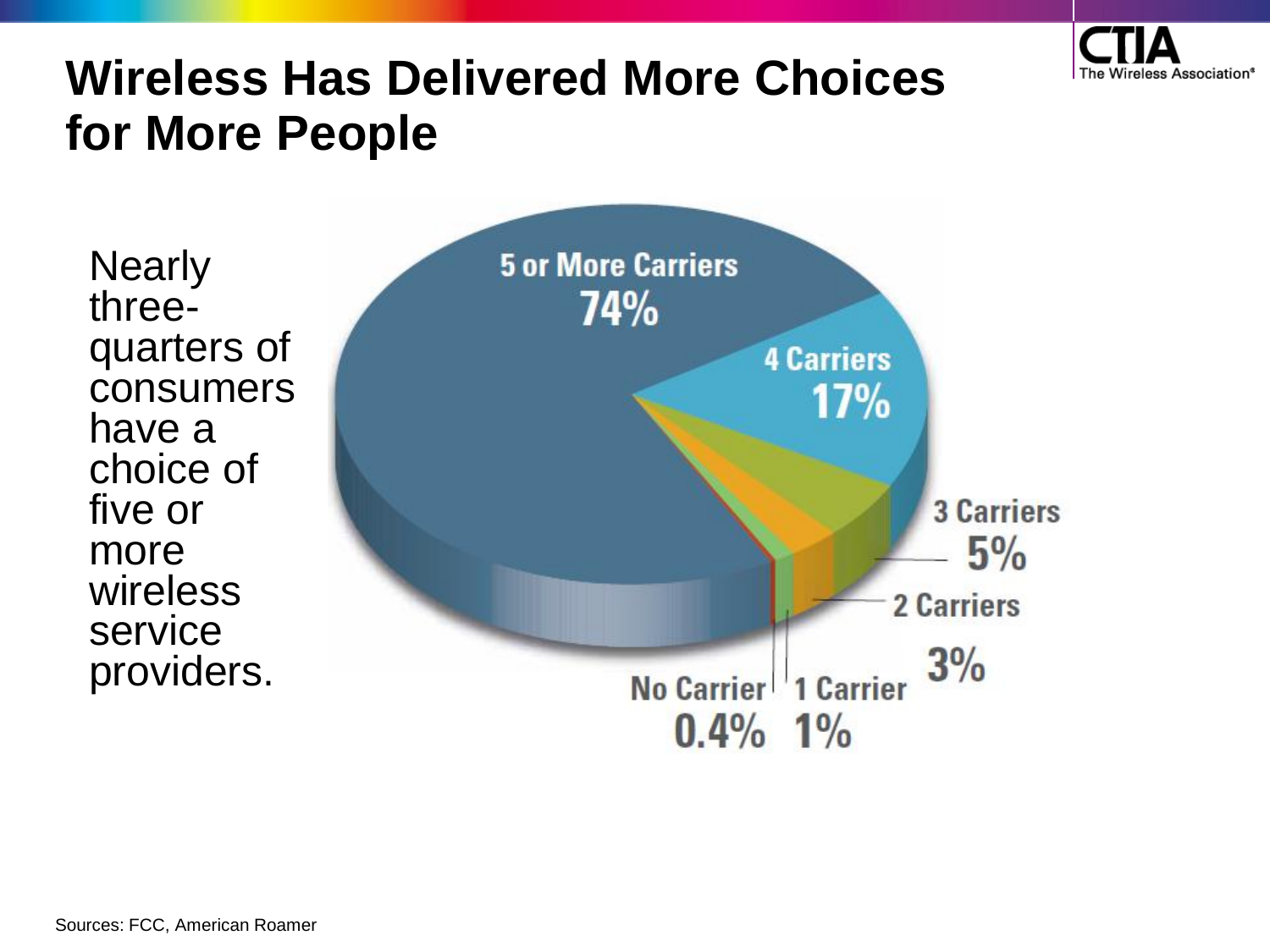

## **Trillions of MOUs & Text Messages, and Billions of MMS**



Minutes and messages as a measure of wireless usage.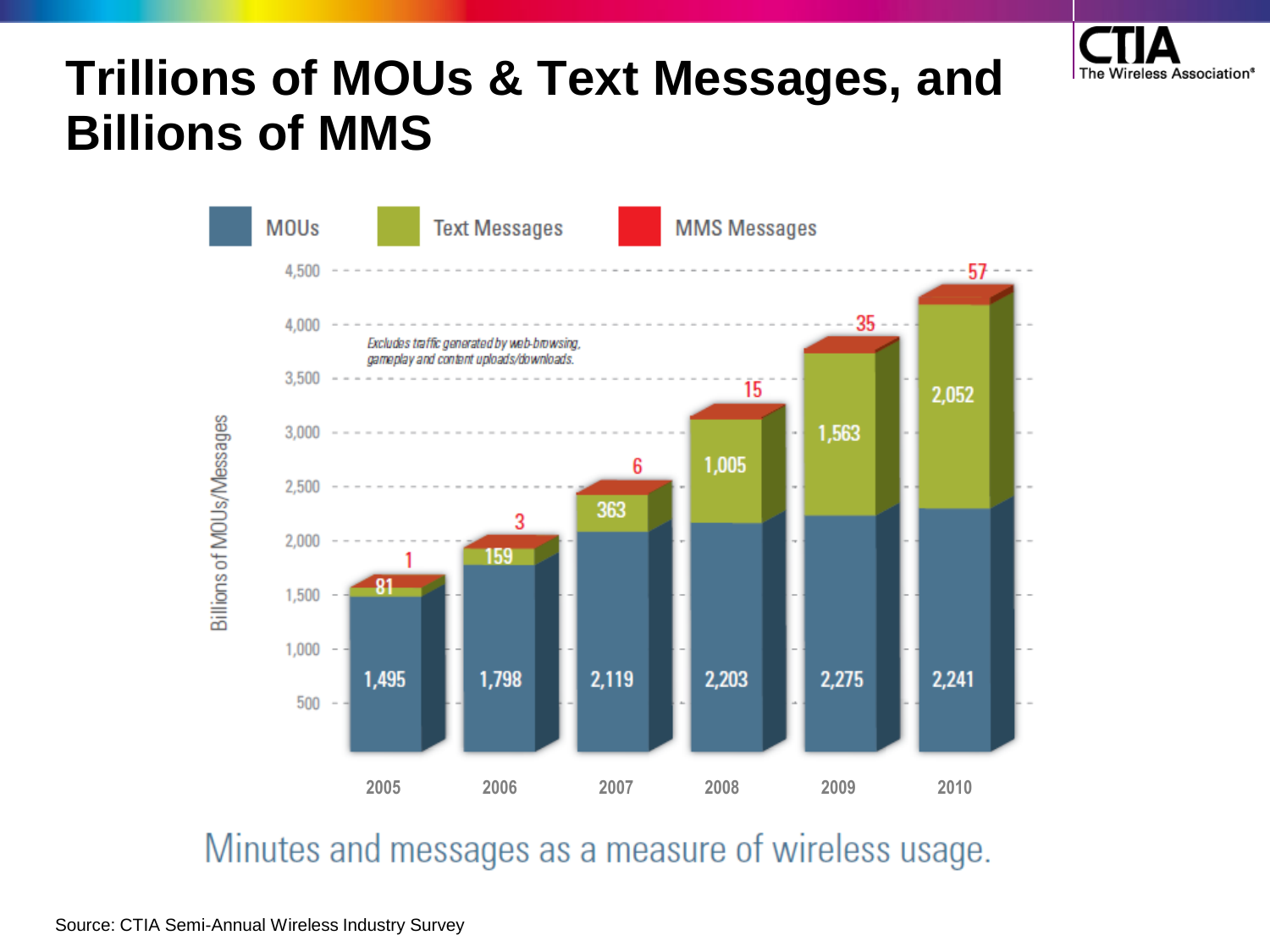

## **Wireless is a Growing Means of High-Speed Internet Access**

•From December 2008 to December 2009, high-speed lines offering speeds of 768 kbps or more down and >200 kpbs up grew 30.5%, from 78.8 million to 102.8 million lines. More than 80% of the high-speed adds were mobile wireless.

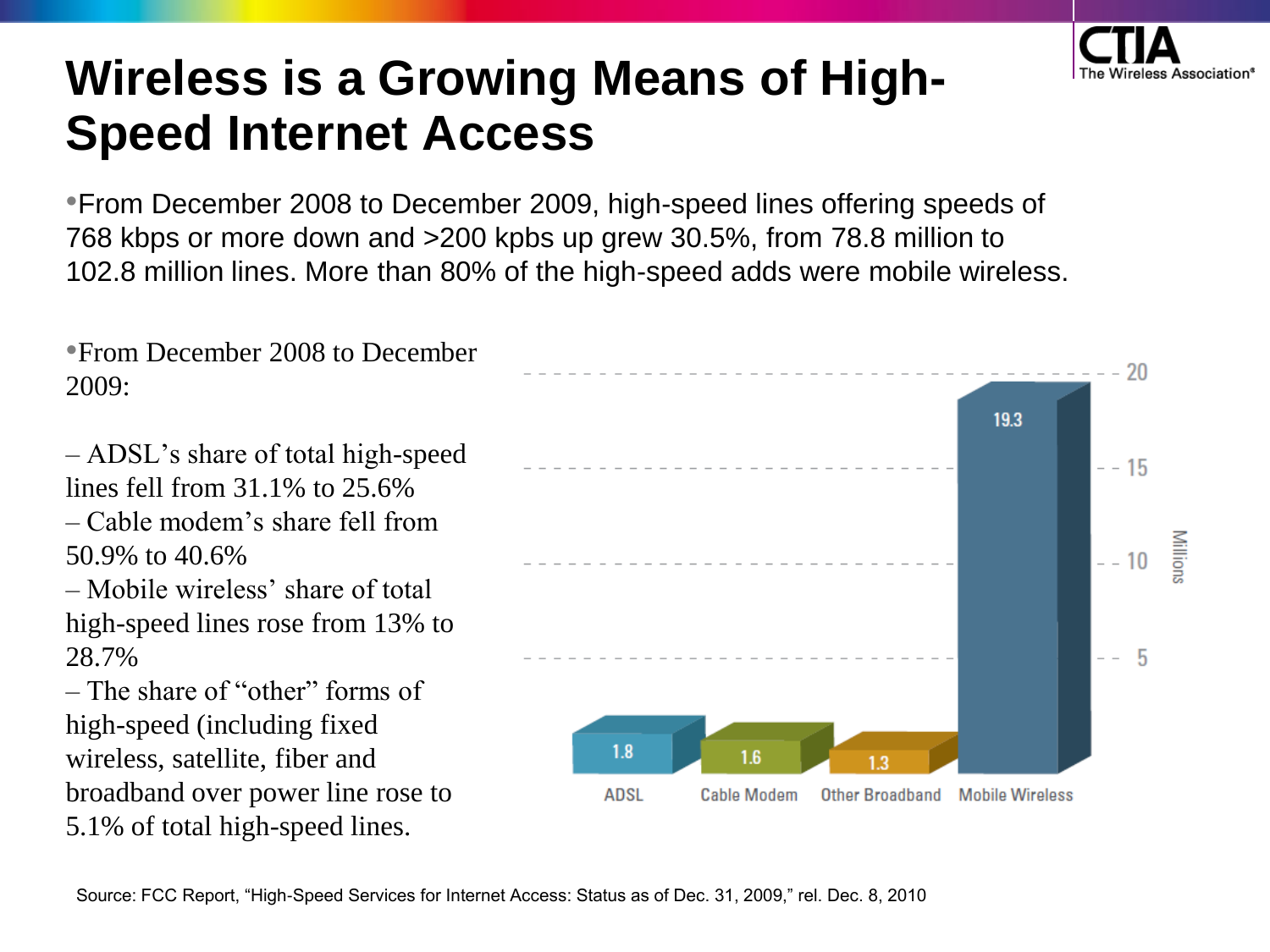

## **Count of App Store Offerings by Month**



Sources: CTIA Research, Distimo, Androlib, App Stores, 148Apps.biz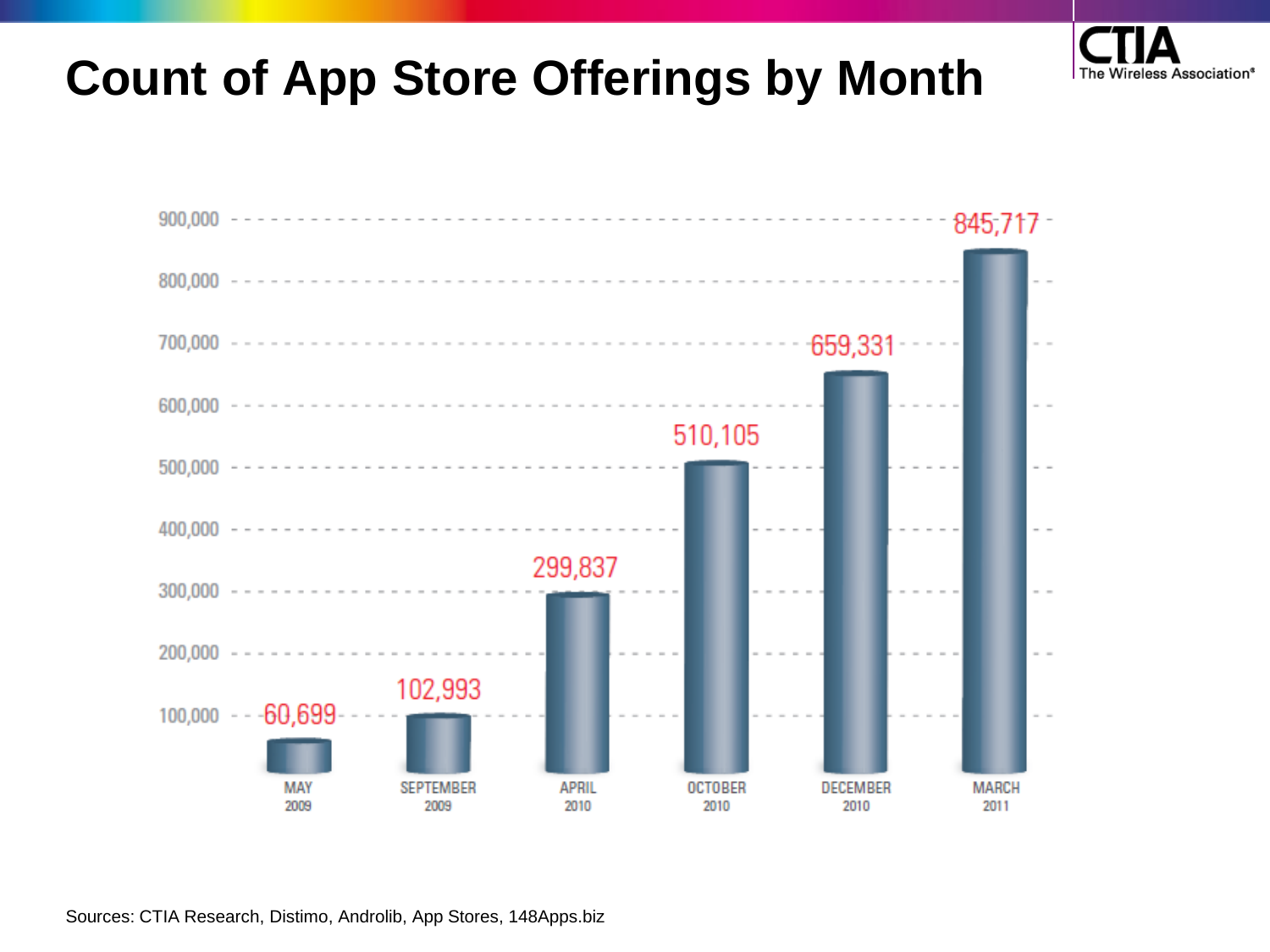

## **Wireless: Continuing to Respond to Consumer Demands**

• First adopted in 2003 providing 10 provisions to ensure consumers are well informed about their wireless services

• Recent updates (Jan. 2011) incorporate provisions for wireless data plans and prepaid products to respond to demand changes in the wireless marketplace

# $\Box$

# **Consumer Code for Wireless Service**

To provide consumers with information to help them make informed choices when selecting wireless service, the CTIA and the wireless carriers that are signatories below have developed the following Consumer Code. The carriers that are signatories to this Code have voluntarily adopted the principles, disclosures, and practices here for wireless service provided to individual consumers, including voice, messaging, and data services sold either on a postpaid or prepaid basis.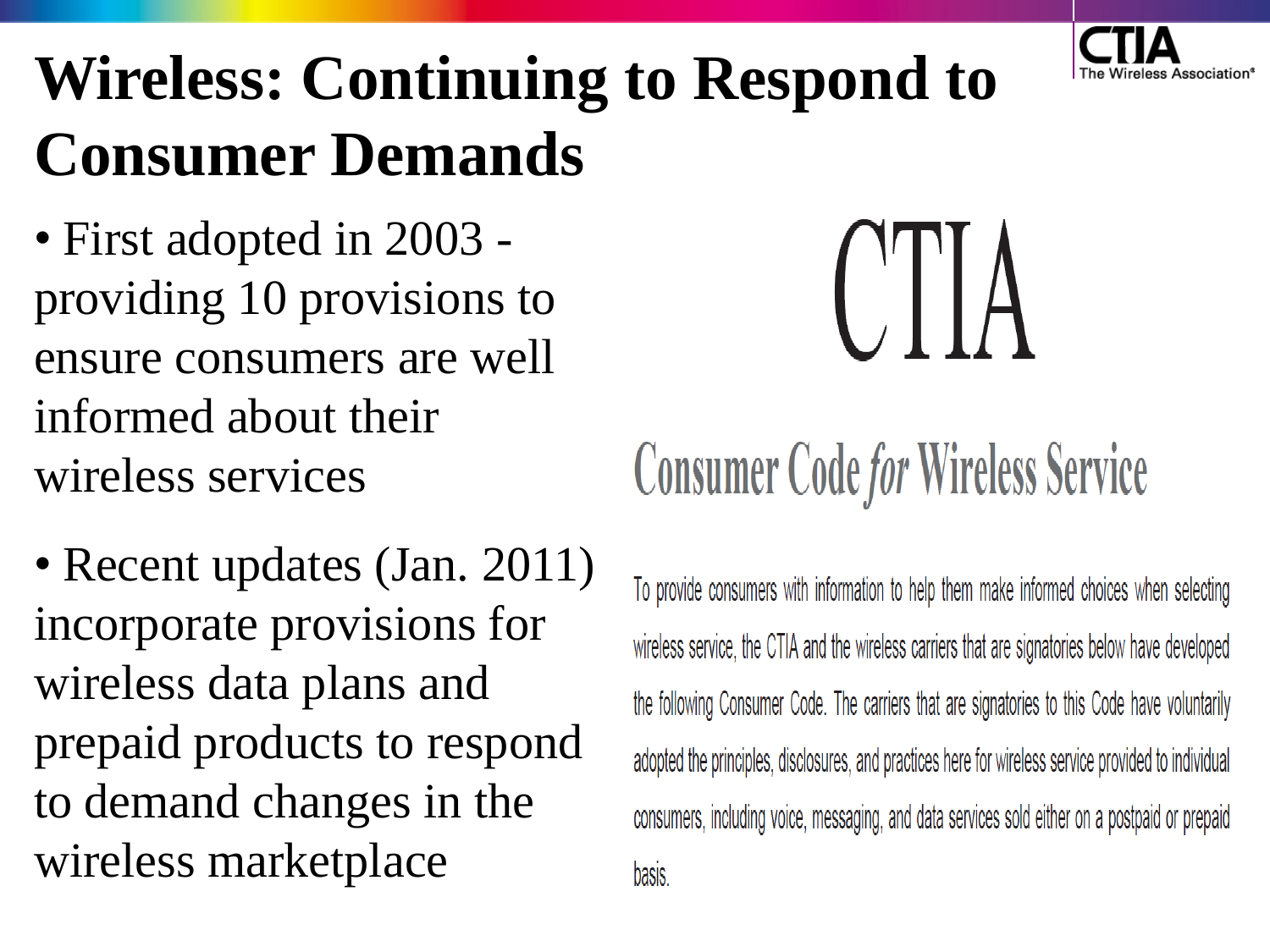

# More Pro-Consumer Policies

- **Best Practice for Location Based Services**
	- -Based on the information privacy best practices promoted by the FTC
- **Guidelines for App Content & Classification** -Call for self-certification of apps to by end of 2011
- **Guidelines for Carrier Content Classification and Internet Access**

-To provide consumers with the information and tools they need to make informed choices when accessing content using a wireless handset

## • **Wireless Consumer Checklist Initiative**

**-**Guides offering consumers questions to ask customer representatives when choosing wireless service and plans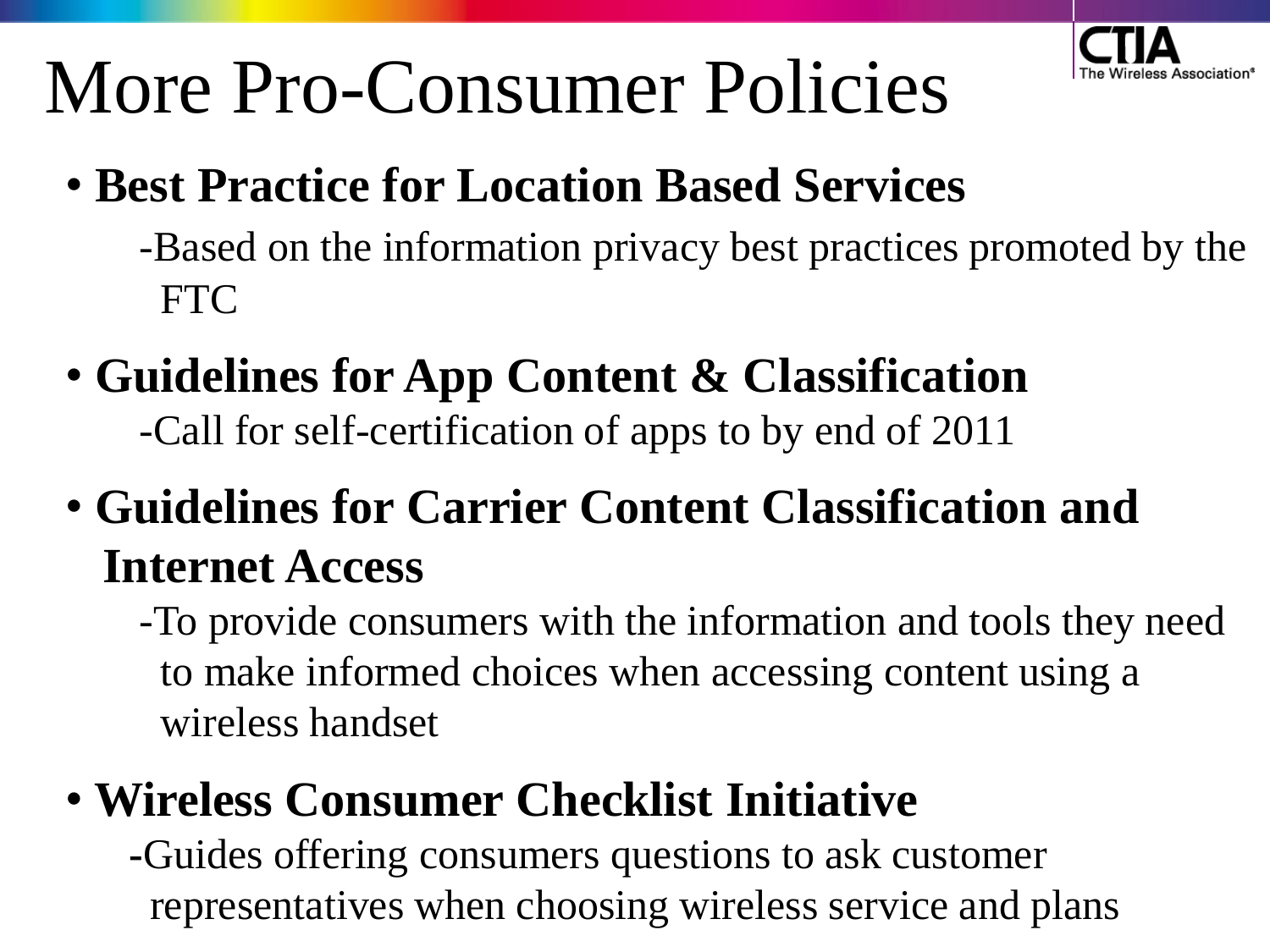

#### **Average Local Monthly Bill Down 2% Year-to-Year**

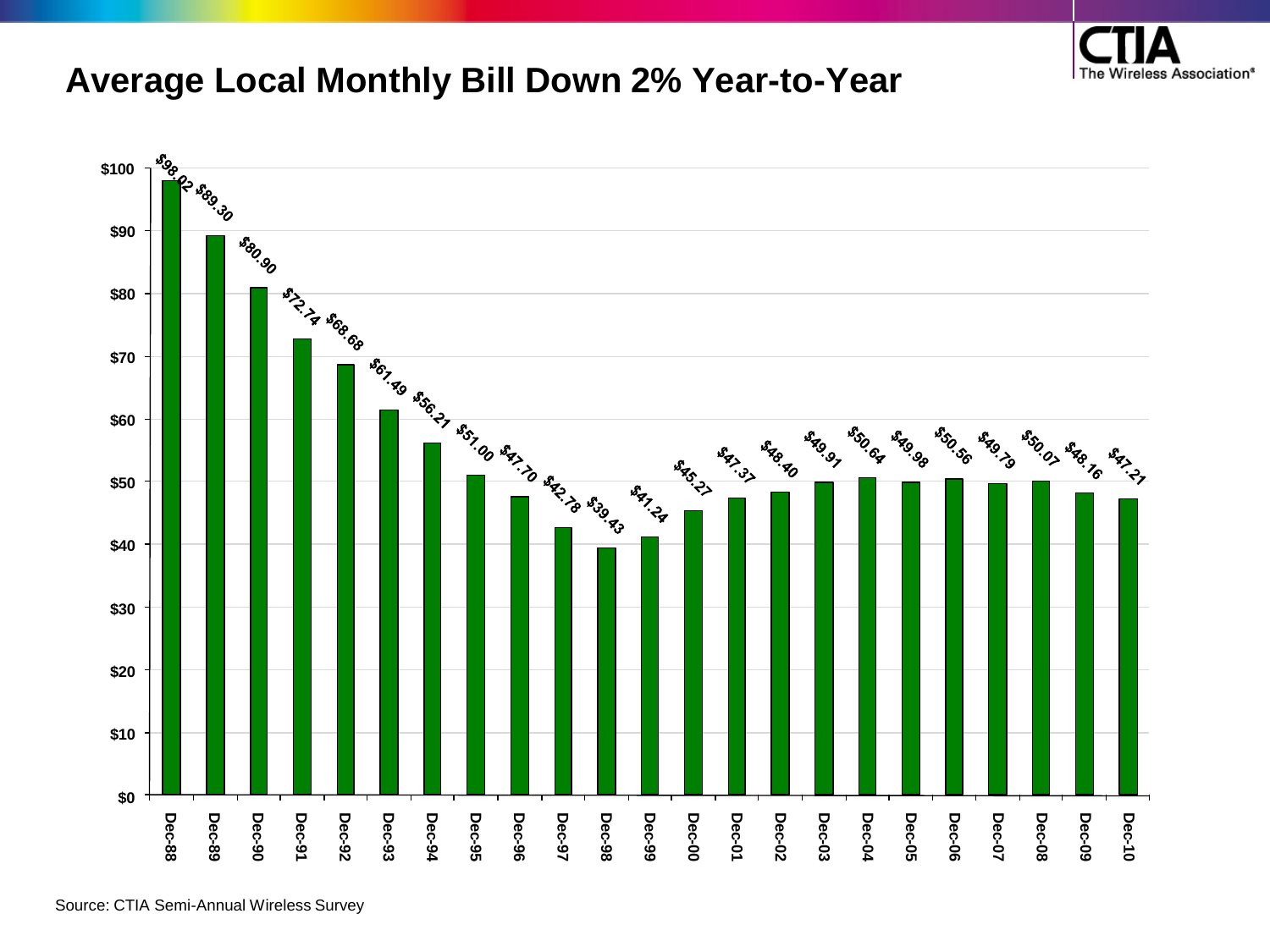

## **Taxes and Fees on Wireless Consumers**

- •Average state, local and federal imposition on general goods and services
	- 7.4 percent one time tax
- Average state, local and federal imposition on wireless consumers
	- 16.13 percent of a monthly bill
- 47 states and the District of Columbia impose taxes on wireless services at rates *in excess* of their general sales tax.

#### **Does it Matter?**

•Economist Greg Sidak found that for every *1%* decrease in the cost of wireless services the demand would increase by *1.12 to 1.29%,* indicating demand for such services is highly elastic.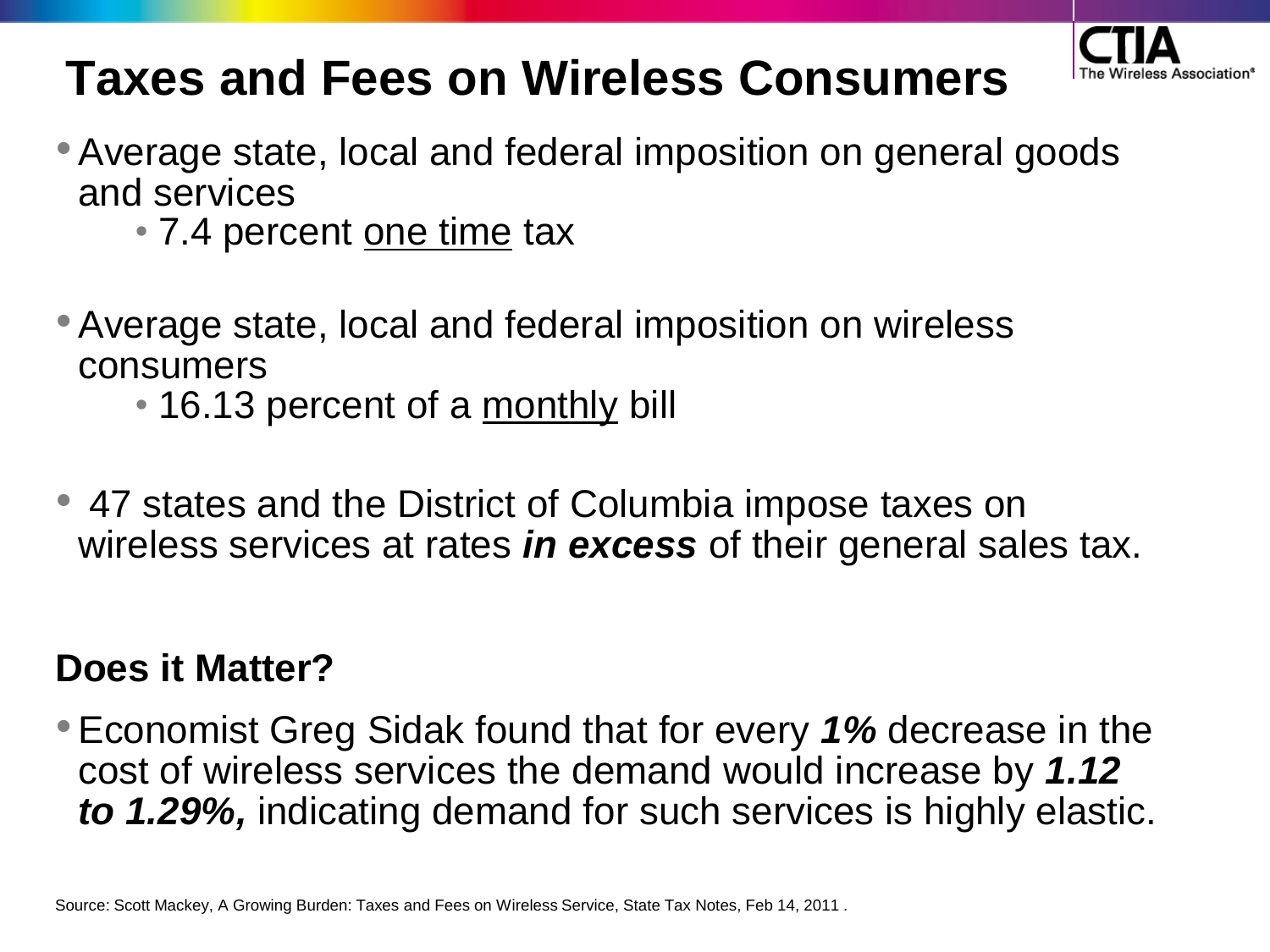

## **Investment in Infrastructure and Spectrum is On-Going**

#### \$50,000 Millions in Investment/Expenditures \$40,000 2,043 \$30,000 29 ទ្ញ 029'9 16,456 \$20,000 긓 డ్డి ৸ İ4 18,642 ಪ ಹ \$10,000 12,282 ತ **SS** á జ ā  $9,4.$ ೫ တ 88 2000 2001 2002 2003 2004 2005 2006 2007 2008 2009 2010 Capex for Equipment (ACES) Capex for Structures (ACES) Selected CMRS Auction Revenues | CTIA Reported Network Capex

#### In the United States

Sources: CTIA Research, U.S. Census "Annual Capital Expenditures Survey" (ACES), FCC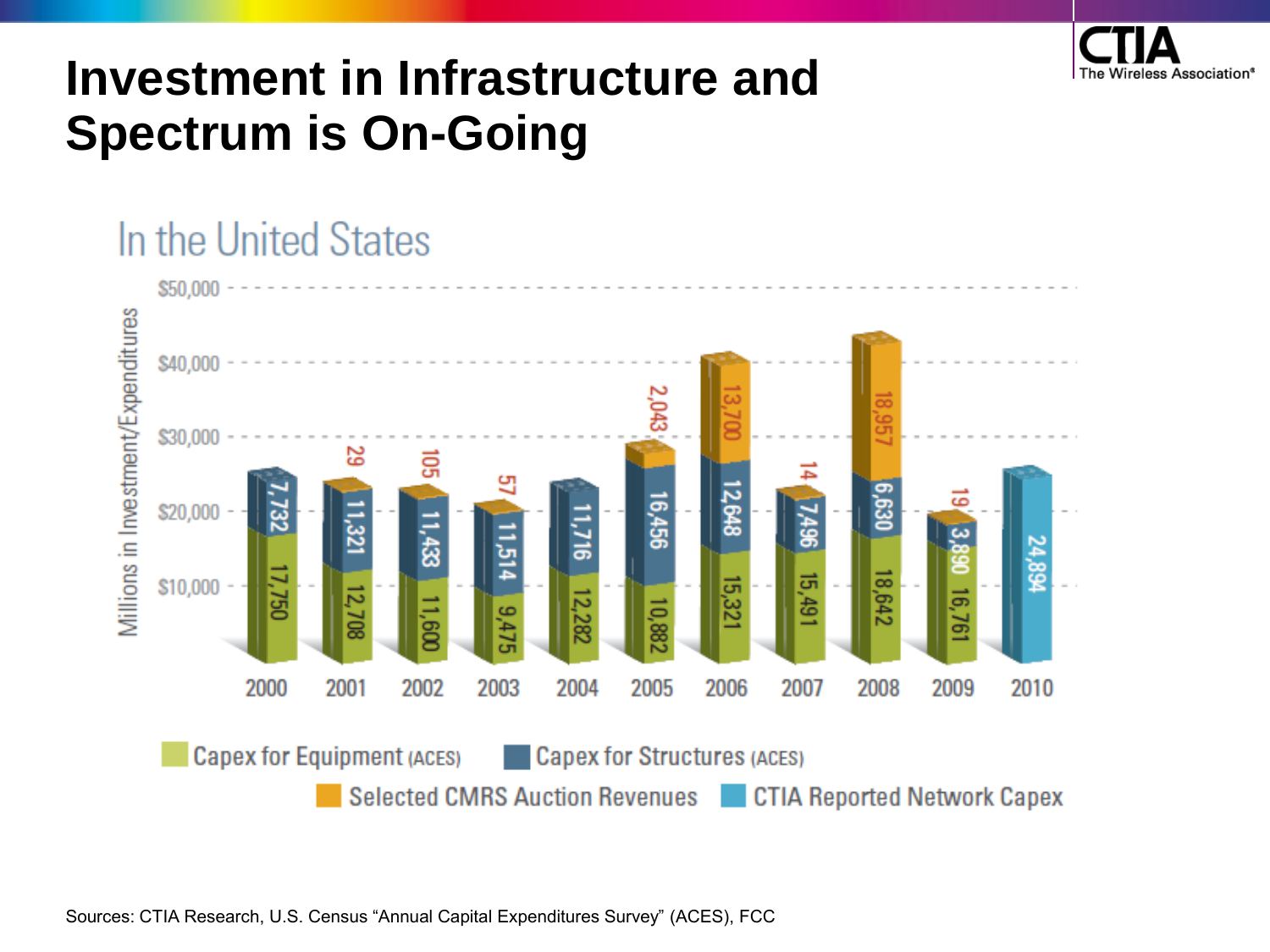

### **Investment in Infrastructure and Spectrum is On-Going**

#### The EU5 vs. The U.S. - Wireless Investment in 2010

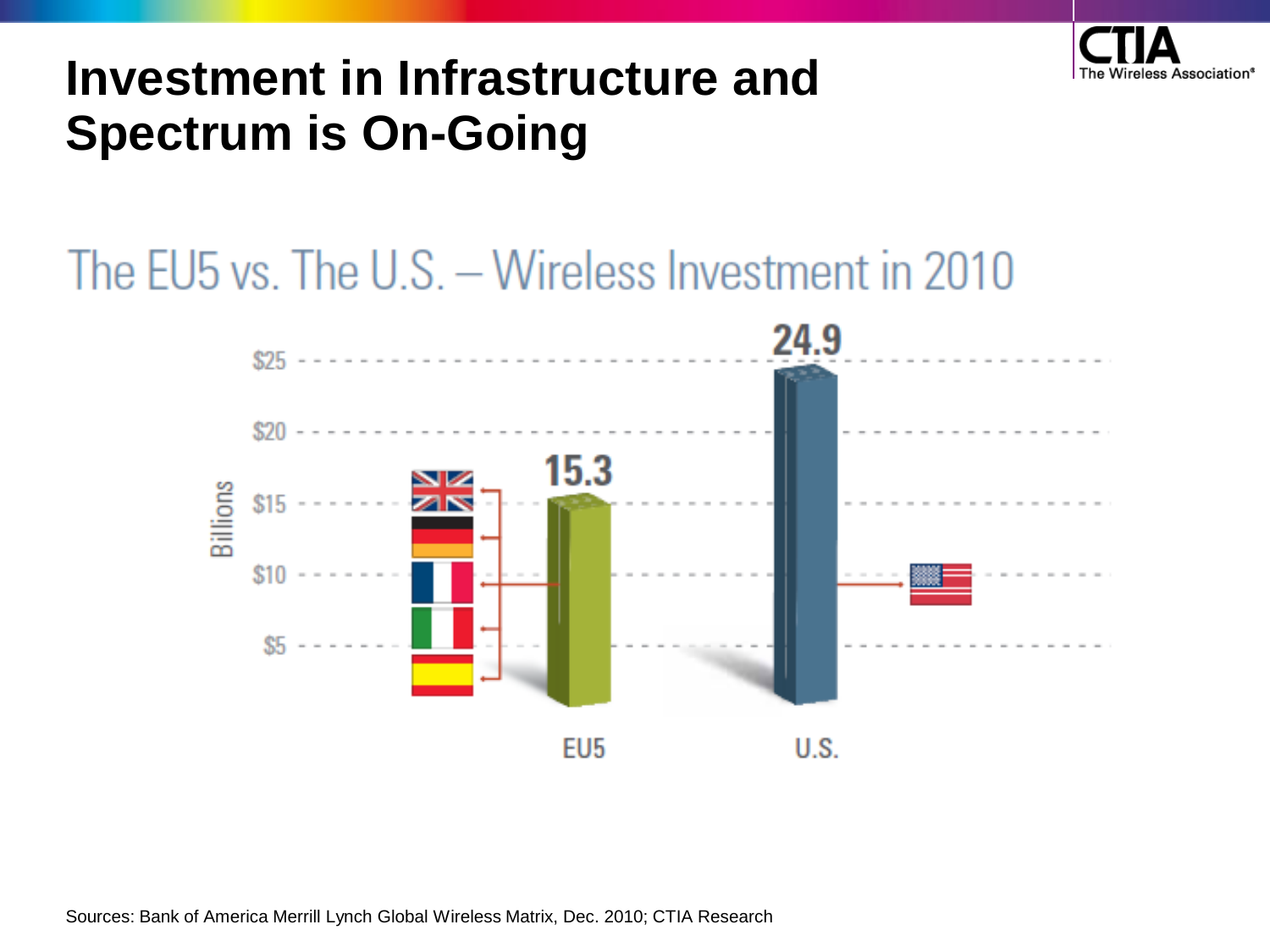#### **Reported Cell Sites in Service Up 2 % Year-to-Year**



The Wireless Association®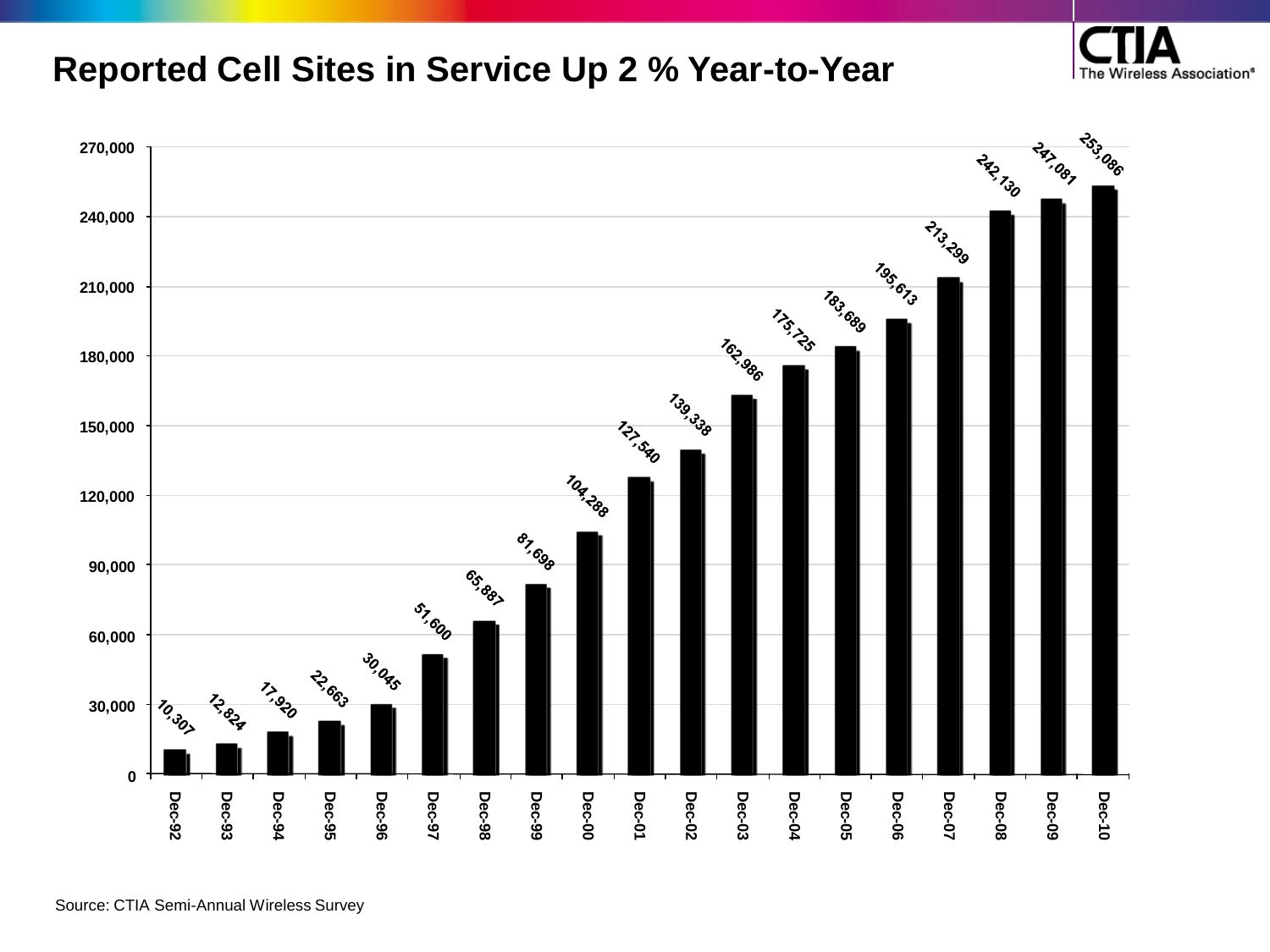# U.S. vs. Other OECD Countries

|                                                                                                              | <b>USA</b>      | Japan          | Germany                                 | <b>NIZ</b><br>ZW<br><b>U.K.</b> | <b>France</b>  | <b>Italy</b>   | U<br>Canada    | W<br><b>Spain</b> | $\bullet$<br>S. Korea | W<br><b>Mexico</b> |
|--------------------------------------------------------------------------------------------------------------|-----------------|----------------|-----------------------------------------|---------------------------------|----------------|----------------|----------------|-------------------|-----------------------|--------------------|
| Subscribers**                                                                                                | 297.3m          | 116.4m         | 107.1m                                  | 75.3m                           | 61.5m          | 90.0m          | 24.3m          | 55.5m             | 50.2 <sub>m</sub>     | 88.4m              |
| <b>Average Consumers'</b><br>Minutes of Use per<br>Month**                                                   | 804             | 142            | 127                                     | 200                             | 233            | 148            | 372            | 153               | 302                   | 185                |
| Average Revenue per<br>Minute - A Measure<br>of the Effective Price<br>per Voice Minute**                    | \$0.04          | \$0.22         | \$0.11                                  | \$0.10                          | \$0.13         | \$0.12         | \$0.11         | \$0.16            | \$0.08                | \$0.05             |
| <b>Top Two Carriers</b><br>Percentage of the<br><b>Total Market**</b>                                        | 62.5%           | 76.6%          | 65.9%                                   | 66.2%                           | 82.6%          | 68.1%          | 66.5%          | 74.3%             | 82.2%                 | 91.9%              |
| <b>Efficient Use of</b><br>Spectrum-<br><b>Subscribers Served</b><br>per MHz of Spectrum<br><b>Allocated</b> | 726,095         | 335,556        | 174,150                                 | 213,387                         | 161,732        | 298,507        | 118,298        | 154,913           | 173,103               | 420,800            |
|                                                                                                              |                 |                |                                         |                                 |                |                |                |                   |                       |                    |
| <b>Spectrum Assigned</b><br>for Commercial<br><b>Wireless Use</b>                                            | 409.5<br>$MHz*$ | <b>347 MHz</b> | <b>615 MHz</b>                          | 352.8 MHz                       | <b>380 MHz</b> | 301.4 MHz      | <b>205 MHz</b> | <b>358 MHz</b>    | <b>290 MHz</b>        | <b>210 MHz</b>     |
| <b>Potentially Usable</b><br>Spectrum/In the<br>Pipeline***                                                  | 50 MHz          | <b>400 MHz</b> | Recently<br>auctioned<br><b>350 MHz</b> | <b>355 MHz</b>                  | <b>250 MHz</b> | <b>262 MHz</b> | <b>260 MHz</b> | <b>262 MHz</b>    | <b>140 MHz</b>        | 30 MHz             |

The Wireless Association®

\*Figure includes AWS-1, 700 MHz spectrum not yet in use and 55.5 MHz of spectrum at 2.5 GHz.

\*\* Glen Campbell, et al., "Global Wireless Matrix 4Q10," Merrill Lynch, Dec. 23, 2010, at Tables 1-2.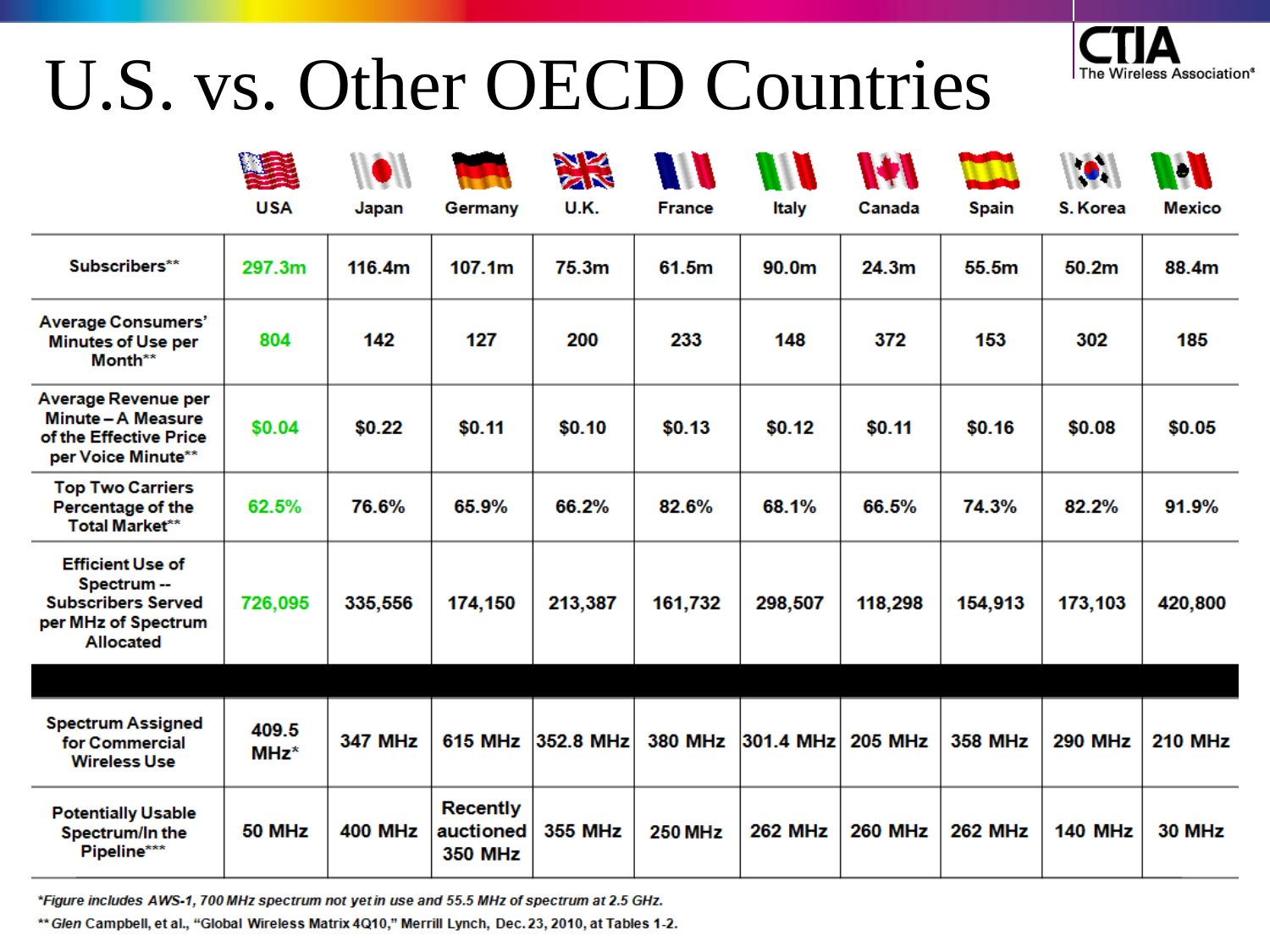

# **New Spectrum** for Mobile Broadband GERMANY **TALY** KOREA **TUESDAY** "This is our generation's Sputnik moment. **Remarks of President Barack Obama** State of the Union Address, Jan. 25, 2011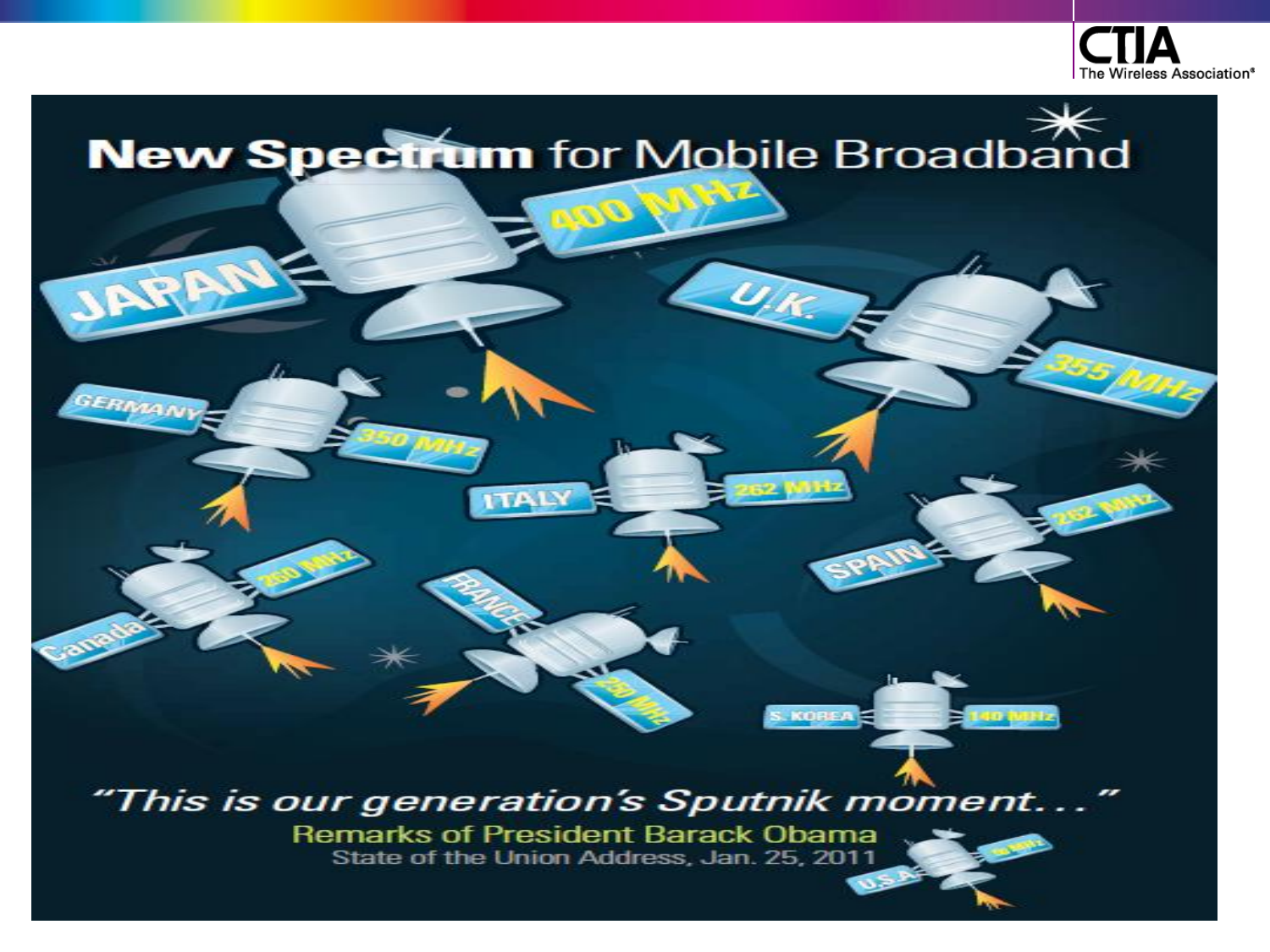

# **Mobile Broadband Networks: The Present & Future**

- **Education**
- **Health Care**
- **Public Safety**
- **Smart Energy**